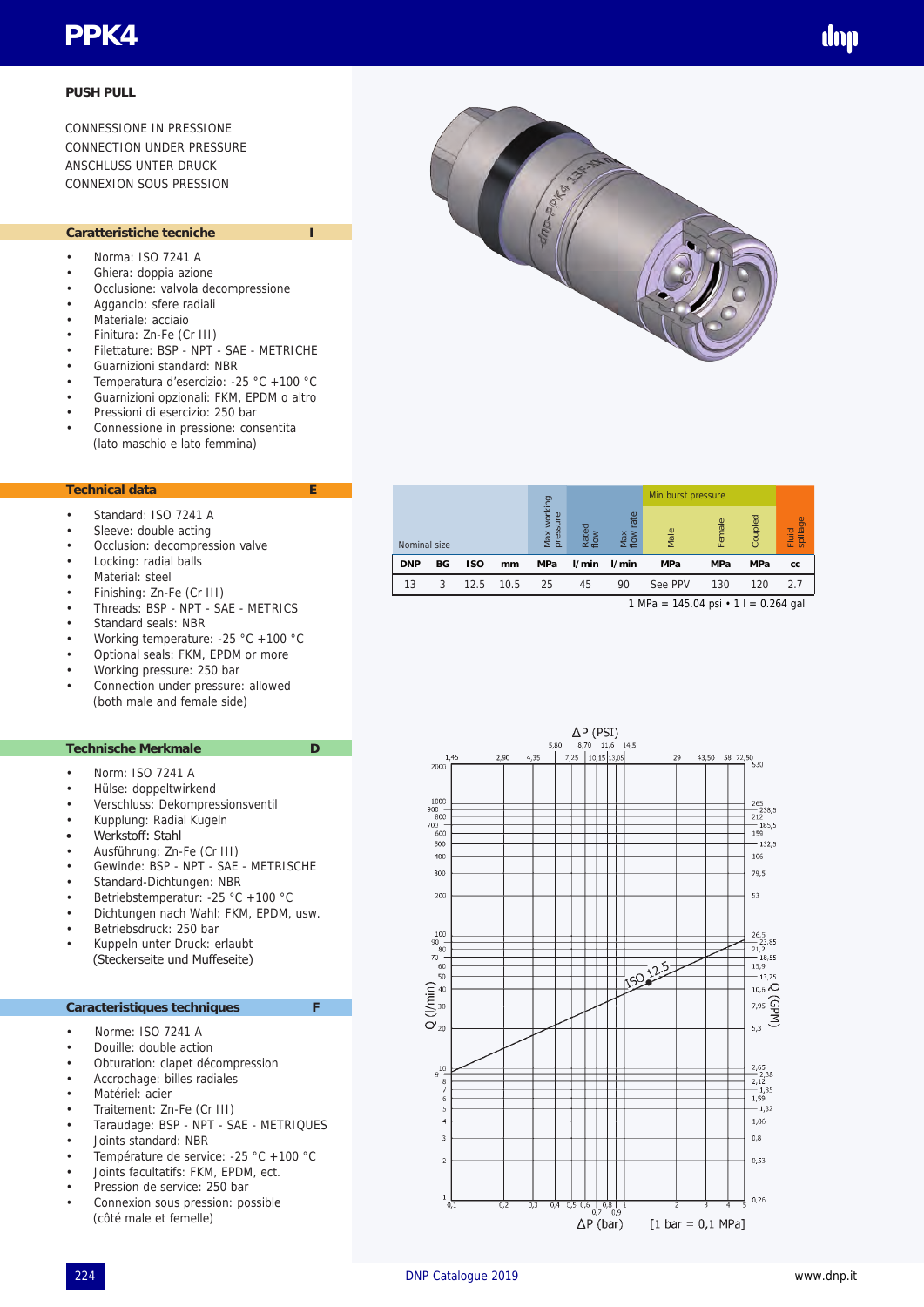

| <b>THREADS</b>   | CH <sub>2</sub> | L2    | L4                | ØT         | F                | <b>STANDARD</b>   | FEMMINA - FEMALE - MUFFE - FEMELLE |            |                  |
|------------------|-----------------|-------|-------------------|------------|------------------|-------------------|------------------------------------|------------|------------------|
|                  |                 |       |                   |            |                  |                   | COD. F                             | Weight (g) | Packaging (pcs.) |
| IG <sub>1</sub>  | 27              | 107.3 |                   |            | <b>BSP 1/2"</b>  | DIN 3852-2-X      | PPK4.1313.112                      | 575        | 35               |
|                  | 27              | 107.3 |                   |            | <b>NPT 1/2"</b>  | ANSI B1.20.3      | PPK4.1313.012                      | 577        | 35               |
| <b>IG2</b>       | 27              | 107.3 |                   |            | 3/4"-16 UNF 2B   | SAE J 1926-1      | PPK4.1319.032                      | 580        | 35               |
|                  | 30              | 109.3 |                   |            | 7/8"-14 UNF 2B   | SAE J 1926-1      | PPK4.1323.032                      | 569        | 35               |
|                  | 32              | 111.3 |                   |            | 1"1/16-14 UNF 2B | SAE J 1926-1      | PPK4.1327.032                      | 577        | 35               |
| <b>AG1</b>       | 32              | 112.5 | 14                |            | <b>BSP 1/2"</b>  | DIN 3852-2-A      | PPK4.1313.212                      | 559        | 35               |
|                  | 32              | 113.3 | 14                |            | M18x1.5          | ISO 6149-2        | PPK4.1318.222                      | 563        | 35               |
|                  | 32              | 111.5 | 15                |            | M22x1.5          | ISO 6149-2        | PPK4.1322.222                      | 554        | 35               |
|                  | 32              | 107.5 | 11.1              |            | 3/4"-16 UNF 2A   | SAE J 1926-3      | PPK4.1319.332                      | 547        | 35               |
|                  | 32              | 113.7 | 12.7              |            | 7/8"-14 UNF 2A   | SAE J 1926-3      | PPK4.1323.332                      | 579        | 35               |
|                  | 32              | 110.8 | 15.1              |            | 1"1/16 -12UN 2A  | SAE J 1926-3      | PPK4.1327.332                      | 564        | 35               |
| AG <sub>6</sub>  | 32              | 110.3 | 14                |            | M22x1.5          | DIN 3852-11-E     | PPK4.1322.312                      | 547        | 35               |
| AG <sub>4</sub>  | 32              | 108.6 | 12.8              |            | 13/16-16 UN 2A   | SAE J 1453        | PPK4.1320.532                      | 552        | 35               |
| AGS <sub>4</sub> | 32              | 136.6 | 40.6              |            | 1"-14 UNS 2A     | SAE J 1453        | PPK4.1325.532                      | 645        | 35               |
|                  | 32              | 138.6 | 41.7              |            | 1"3/16-12 UN 2A  | SAE J 1453        | PPK4.1330.532                      | 680        | 35               |
| <b>AG 5</b>      | 32              | 110.3 | 12                |            | <b>BSP 3/8"</b>  | DIN 3852-2-A      | PPK4.1310.712                      | 546        | 35               |
|                  | 32              | 111.5 | 14                |            | M22x1.5          | DIN 3852-1-A      | PPK4.1322.712                      | 556        | 35               |
| AGS <sub>1</sub> | 32              | 132.8 | 35                |            | <b>BSP 3/8"</b>  | DIN 3863-U        | PPK4.1310.752                      | 573        | 35               |
|                  | 32              | 132.5 | 35                |            | <b>BSP 1/2"</b>  | <b>DIN 3863-U</b> | PPK4.1313.752                      | 586        | 35               |
|                  | 32              | 130.7 | 35                |            | <b>BSP 5/8"</b>  | <b>DIN 3863-U</b> | PPK4.1322.752                      | 579        | 35               |
| AG <sub>2</sub>  | 32              | 112.5 | 16.7              |            | 3/4"-16 UNF 2A   | <b>SAE J 514</b>  | PPK4.1319.302                      | 549        | 35               |
|                  | 32              | 115.1 | 19.3              |            | 7/8"-14 UNF 2A   | <b>SAE J 514</b>  | PPK4.1323.302                      | 557        | 35               |
|                  | 32              | 117   | 22                |            | 1"1/16-14 UNF 2A | <b>SAE J 514</b>  | PPK4.1327.302                      | 569        | 35               |
| AGS <sub>2</sub> | 32              | 133.5 | 37.6              |            | 3/4"-16 UNF 2A   | <b>SAE J 514</b>  | PPK4.1319.502                      | 578        | 35               |
|                  | 32              | 137   | 41.1              |            | 7/8"-14 UNF 2A   | <b>SAE J 514</b>  | PPK4.1323.502                      | 594        | 35               |
| AG <sub>3</sub>  | 32              | 107.8 | $12 \overline{ }$ | <b>12S</b> | M20x1.5          | ISO 8434-1-S      | PPK4.1320.402                      | 545        | 35               |
| AGS <sub>3</sub> | 32              | 121.5 | 26                | 12L        | M18x1.5          | ISO 8434-1-L      | PPK4.1318.502                      | 567        | 35               |
|                  | 32              | 123.5 | 27                | 15L        | M22x1.5          | ISO 8434-1-L      | PPK4.1322.502                      | 599        | 35               |
|                  | 32              | 123.5 | 27                | 12S        | M20x1.5          | ISO 8434-1-S      | PPK4.1320.602                      | 594        | 35               |
|                  | 32              | 124.5 | 29                | 16S        | M24x1.5          | ISO 8434-1-S      | PPK4.1324.602                      | 612        | 35               |
| AGS <sub>5</sub> | 32              | 134.8 | 39                |            | M22x1.5          | DIN 7463          | PPK4.1322.902                      | 570        | 35               |